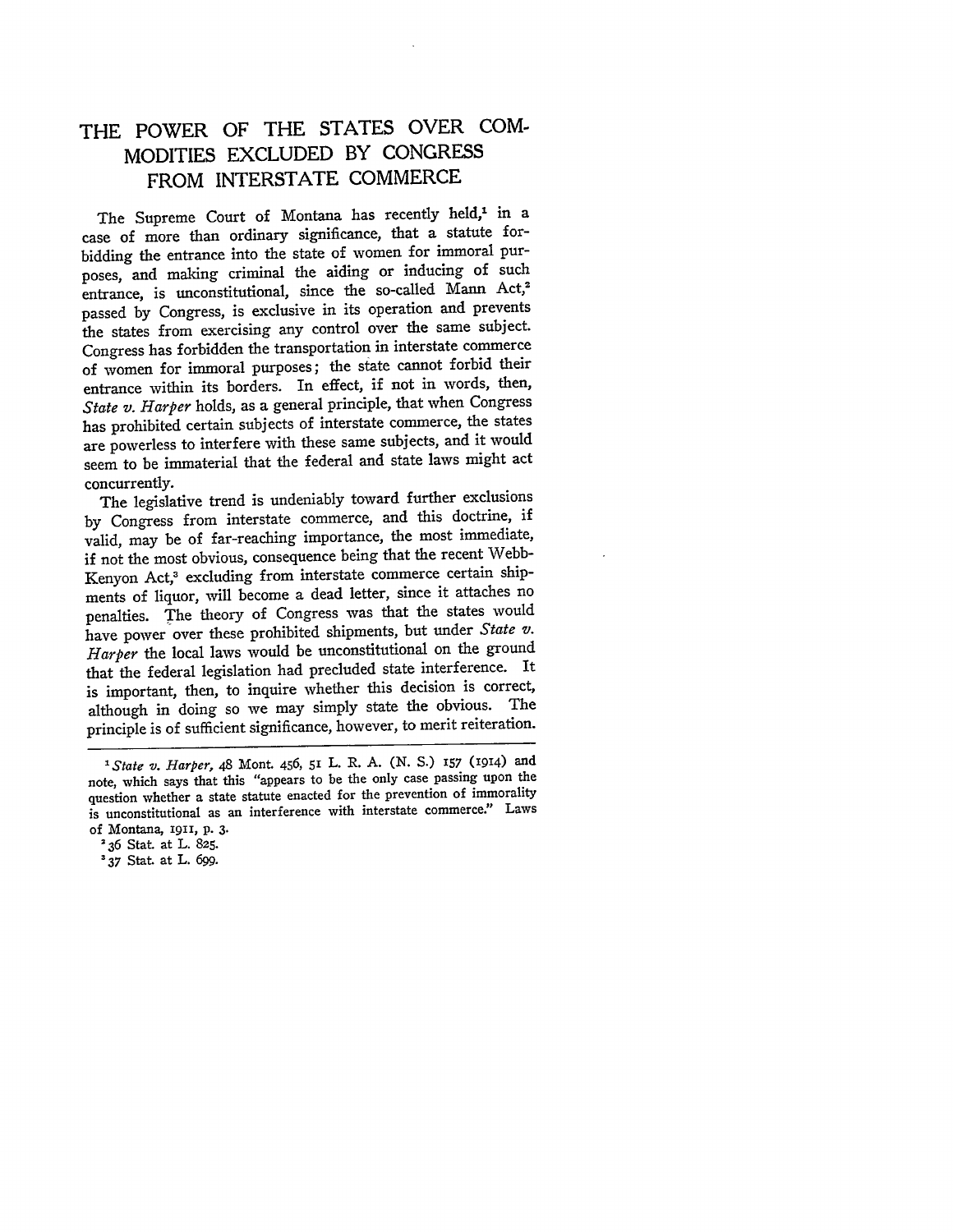The Montana court considered the constitutionality of the state statute according to the classification suggested by the Supreme Court of the United States in *Covington & C. Bridge Co. v. Kentucky:*

"The adjudications of this court with respect to the power of the states over the general subject of commerce are divisible into three classes: First, those in which the power of the state is exclusive; second, those in which the states may act in the absence of legislation by Congress; third, those in which the action of Congress is exclusive and the states cannot interfere at all."<sup>4</sup>

Upon the basis of this test the Montana court held that the case could not be accepted as one of the first class, in which the state power is exclusive, since the Mann Act had been passed by Congress and declared constitutional. This is certainly true, but the court went on to say that the statute did not fall within the third class, since "it will be admitted without argument . . . that the state under its reserved police power has the right, at least in the absence of congressional legislation, to control the matter of bringing persons into the state, there to engage in immoral practices," and in support of this contention quoted the United States Supreme Court's familiar language in *Hoke v. United States:*

"There is unquestionably a control in the states over the morals of their citizens, and, it must be admitted, it extends to making prostitution a crime. It is a control, however, which can be exercised only in the jurisdiction of the states; but there is a domain which the states cannot reach and over which Congress alone has power; and if such power be exerted to control what the states cannot, it is an argument for-not against-its legality." $5$ 

The conclusion of the Montana Court was, therefore, that by elimination, the state statute fell into the second class, and was valid until Congress acted, but thereafter invalid.6

This, however, is inconclusive reasoning, both in method and result. The language just quoted can well be given a contrary

**<sup>&#</sup>x27;154** U. S. 204.

**<sup>227</sup> U. S. 308.**

**<sup>&</sup>quot;It** would seem that in a case like this, the "privileges and immunities" section of the fourth article of the federal constitution might be involved, but the Montana court did not advert to it.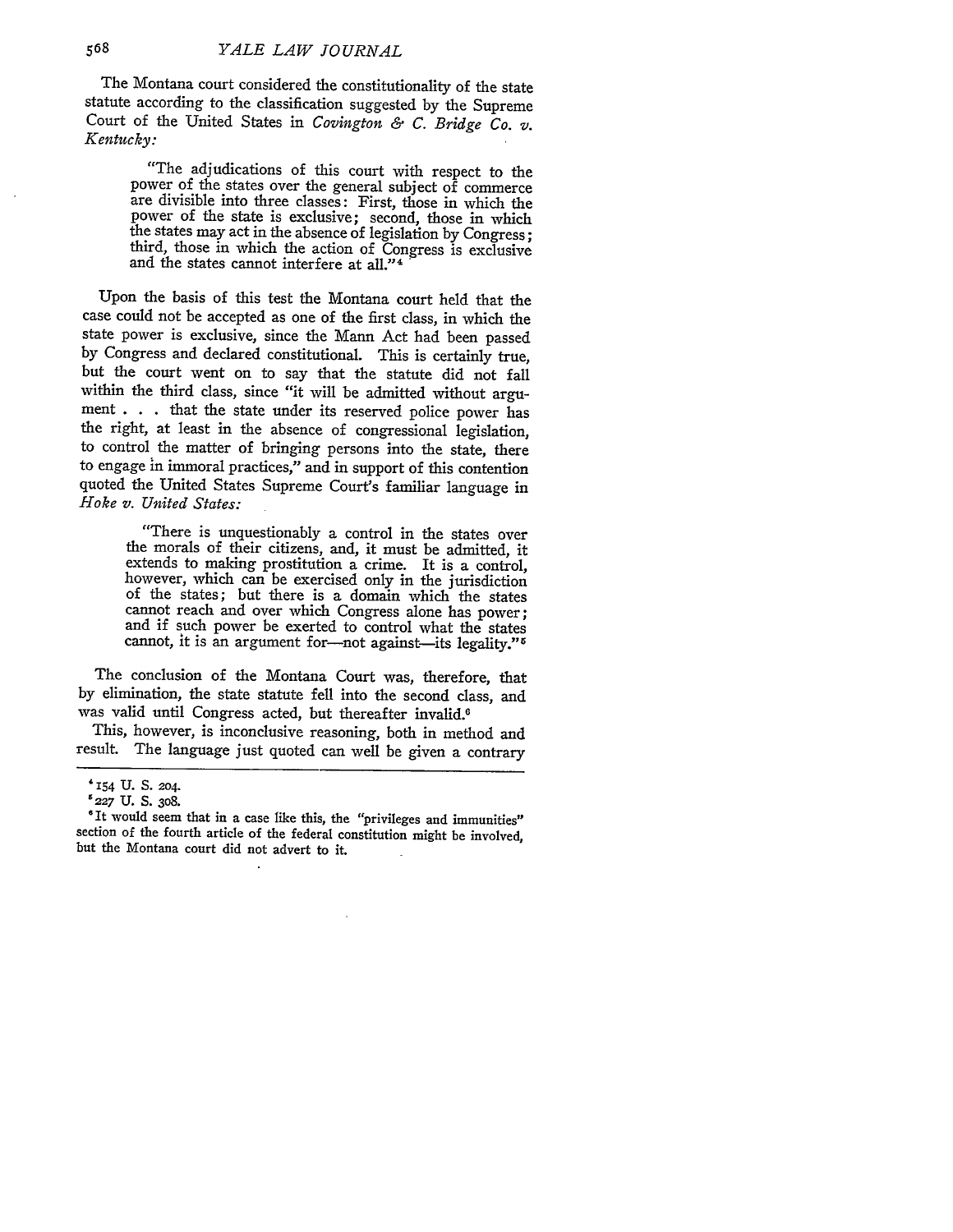interpretation,—that the state has no power, in the absence of congressional legislation, to prevent the importation of women for immoral purposes, and that for this reason, federal action was necessary. But the real test for state power was given by the United States Supreme Court in *Bowman v. Chicago & Northwestern R. Co. <sup>7</sup>*(not considered in *State v. Harper),* where it was held that the states may exclude from their borders only articles which are intrinsically unfit for commerce and unmerchantable. The court enumerates, as examples, "rags or other substances infected with the germs of yellow fever, or the virus of small pox, or cattle, or meat or other provisions that are diseased or decayed." These articles "may be rightly outlawed as intrinsically and directly the immediate sources and causes of destruction to human health and life." According to this test, the reasoning of the Montana court is clearly false. It is extremely doubtful whether before the Mann Act the states could have kept out women who intended to-engage in immoral practices. The exclusiveness of federal authority in respect to commodities which have been prohibited from interstate commerce, is thus not justified and remains a point *prima impres*sionis.<sup>8</sup>

In any event it would seem that the question as to the power of the states before congressional action is material only when the commodities prohibited by federal law come within the test laid down by the Supreme Court of the United States in the *Bowman Case*, and that an additional denunciation of these commodities by Congress would certainly not have the effect of depriving the states of power which they already possessed. The problem is slightly different when the states have no authority to exclude, but here it is logical to maintain that when Congress has acted and inhibited certain commodities which thereafter are not properly subjects of interstate commerce, the states, by legislation to the same effect, or by supplementary police regulations, cannot unconstitutionally interfere with interstate commerce, since Congress has decreed that there may be no commerce in these prohibited commodities.

This is the theory of the Webb-Kenyon Act, which forbids the interstate transportation of intoxicating liquor when it is

**<sup>7</sup> I27 U. S.** 465.

<sup>&#</sup>x27;See, however, *Rupert v. U. S.,* **i81** Fed. **87,** and Sec. 242, Criminal Code, March 4, **1909.**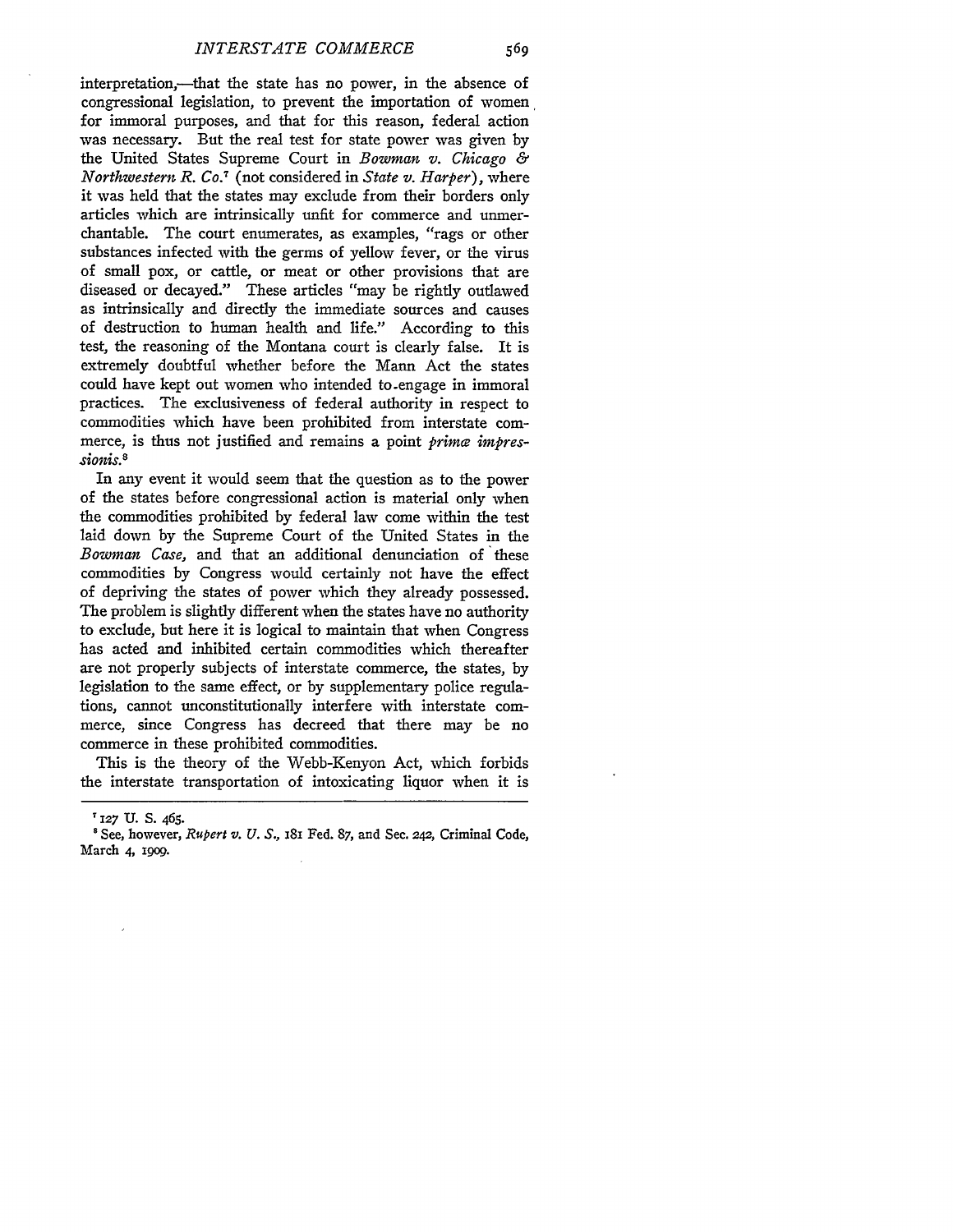intended to be used, sold, or possessed in violation of an independently valid law of the state of destination. The purpose of the statute, as expressed in its title, is to divest "intoxicating liquors of their interstate character in certain cases," with the result, not, it is true, expressed in the act, but nevertheless desired by Congress, that the states may interfere with these unlawful shipments while they are actually, *although not properly,* in interstate commerce. Thus, if a state forbids the possession of more than a certain quantity of liquors,<sup>9</sup> all shipments in excess of this amount will be with intent to violate a state law, and can be seized and destroyed before reaching the consignee. Or, if the liquors are intended to be sold, contrary to valid local regulations, they may be seized and destroyed.<sup>10</sup>

The almost unanimous weight of authority,<sup>11</sup> before adjudication by the United States Supreme Court, is that it was competent for Congress, thus, indirectly, but by a positive prohibition, to enlarge the powers of the states, and to permit them, by supplementary legislation, to make the Webb-Kenyon Act effective. Where the language of a statute is clear, its title cannot change its effect.<sup>12</sup> and the Webb-Kenyon Act's declared purpose,-to divest intoxicating liquors of their interstate character in certain cases,--is not sufficient basis for giving it an interpretation and scope different from that given positive prohibitions of interstate commerce, with different titles, and complete in that for their execution no state action is necessary. The effect of an exclusion from interstate commerce must be the same ia either event, and, therefore, those who would hold the Webb-Kenyon Act constitutional, must accept this more general proposition, upon which the act was based: *When Congress has excluded certain*

<sup>10</sup> As to the theory upon which the Webb-Kenyon Act is expected to operate, and its constitutional justification, see "Brief on the so-called Kenyon Interstate Liquor Bill," 62d Cong., 3d Sess., Sen. Doc. io6o; argument of F. S. Caldwell, Hearings before a Subcommittee of the Committee on the judiciary, U. S. Senate, 62d Cong., 2d Sess., pp. **130** *if,* reprinted as Senate Document, *488, 62d* Cong., **2d** Sess.; my papers, "The Constitutionality of the Webb-Kenyon Bill," i Cal. L. Rev. 499, and "State Legislation under the Webb-Kenyon Act," 28 Harv. L. Rev. **225,** and the case note, 28 Harv. L. Rev. 432.

*'State v. Grier, 88* Ati. (Del.) *579; State v. U. S. Express Co.,* **145** N. W. (Iowa) 451, and other cases there referred to. *=* **26** Amer. & Eng. Encyc. of Law, 629.

<sup>&#</sup>x27;Alabama is, I believe, the first state to do this. Act of January **27,** 1915, sec. 12.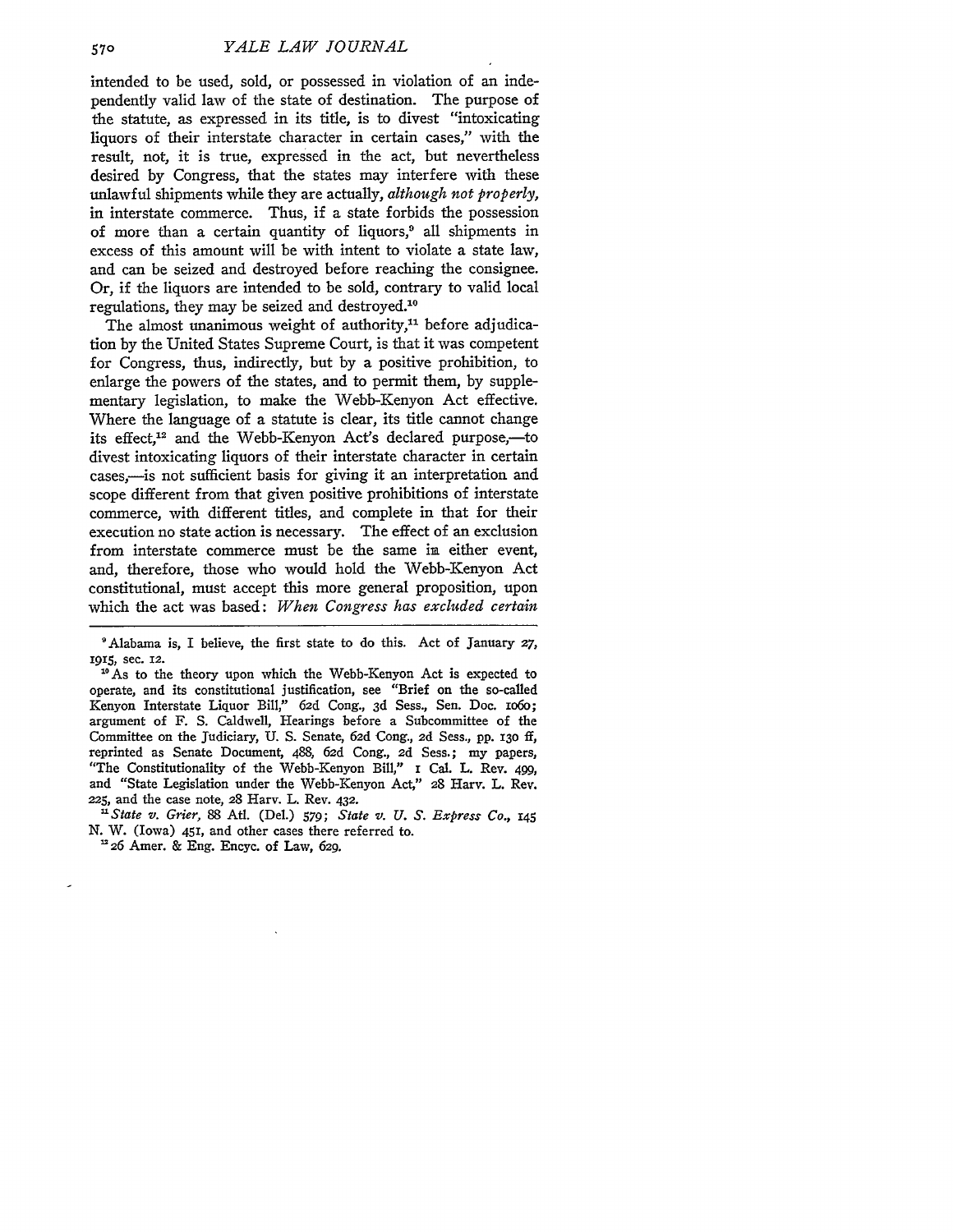ł

*commodities from interstate commerce the protection of interstate commerce is taken away from these commodities and the authority of the state can attach to them while they are in transit to the extent of forbidding them entrance to the state if this is the effect of the federal law.* There is no reason why the transportation in interstate commerce and the introduction into the state may not be two distinct crimes against two governments.<sup>13</sup> If this theory is correct, the Montana law excluding from the state women intended for immoral purposes, is valid, and the decision in *State v. Carter* is wrong.

It should be pointed out, however, that this conclusion is by no means dependent upon the validity of the Webb-Kenyon Act, which has simply been used for purposes of illustration and to show the dangerous consequences of the Montana court's decision. Objection has been made to the Webb-Kenyon Act on the ground that Congress has no power to exclude on account of the intent with which commodities are being transported, when this intent is legal or illegal according to the local regulations of forty-eight jurisdictions. This, if true, would not affect my proposition, for Congress certainly has authority to exclude from interstate commerce all intoxicating liquor, and if this were done, state prohibition legislation would not interfere with the federal commercial power since there could be no legitimate interstate trade in liquors.

To illustrate the general contention here made, take the case of lottery tickets. Congress has prohibited them from interstate commerce<sup>14</sup>: Maryland has made it a crime to bring any lottery ticket into the state.15 Is this provision unconstitutional? If the federal authorities do not detect violations of the law, and the state does, is the latter powerless to punish? Or, further, the Maryland law forbids any person to "have in his possession in this state, any book, slip, or record of the numbers drawn in any lottery." Is the state powerless to enforce this inhibition against a carrier in possession of lottery tickets before they have reached the consignee? If it desires, is it powerless to seize the tickets and destroy them before their interstate journey is completed?

**<sup>&#</sup>x27;Coleman** *v. Tennessee, 97* **U. S.** *5o9; Cross v. North Carolina, <sup>132</sup>* **U. S. 131,** and cases cited. *1" Chiampion v. Ames,* i88 **U. S. 321.**

Maryland Code of Public General Laws, Art. **27,** sec. **283.** See also *Ford v. State,* **85 Md.** 474 and *Bullock v. State,* **73 Md. 2.**